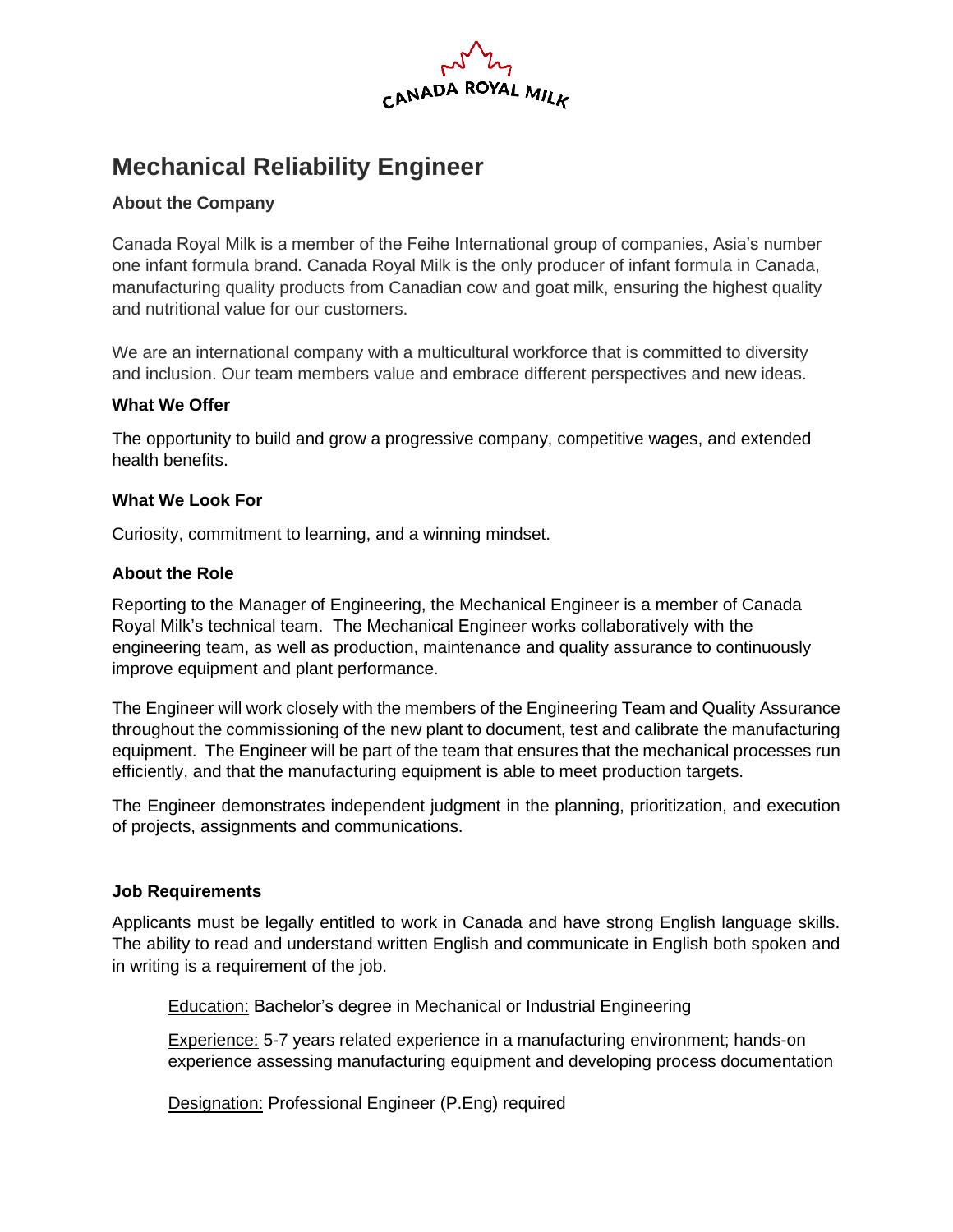$M_{h}$   $M_{h}$ <br>CANADA ROYAL MILK

## **Key Duties and Responsibilities**

- 1. Participate in the installation and testing of production equipment
- 2. Establish Standard Operating Procedures and training programs
- 3. Ability to work hands on and understand the fundamentals of mechanical and electrical systems
- 4. Provide technical support to operations and plant maintenance staff for troubleshooting equipment, coordinating efforts, and expediting repairs
- 5. Coordinate with cross-functional departments (Engineering, R&D, Supply Chain, IT, Process Controls, etc.) to ensure equipment effectiveness and reliability and life cycle cost considerations in global equipment procurement activities
- 6. Support Safety, Health & Environment projects and initiatives through solutions and effective operational procedures
- 7. Monitor and improve the efficiency, output and safety of manufacturing processes through observations and measurements as well as by collecting and interpreting data from other technical and operating personnel
- 8. Assist in implementation, optimization, and the utilization of the ERP system for planning, equipment history, and asset management activities to support corrective/preventive maintenance, reliability centered maintenance, and asset management activities
- 9. Audit maintenance activities and systems in the plant
- 10. Other duties may be assigned.

# **Working Conditions**

The standard office hours are Monday through Friday, 8:30 am to 5:30 pm. Most of the work occurs during regular weekday office hours. However, as an international company with continuous 24-7 operations, hours of work involved may vary to accommodate business needs. Flexible hours are required and may include evening and week-end hours from time to time.

As a dairy processor and infant formula manufacturer, CRM strives to exceed regulatory requirements for food safety, quality, hygiene, and good manufacturing practices. All employees who enter the processing areas for any reason must comply with all food safety protocols in addition to health and safety best practices.

Most work is performed in an office environment, with some requirements to work in other areas of the facility as needed. While performing the duties of this job, the employee is regularly required to sit. The employee frequently is required to walk; use hands to finger, handle or feel; reach with hands and arms; and talk or hear. The employee is occasionally required to stand. The employee must frequently lift or move objects up to 10 pounds and occasionally lift or move objects up to 25 pounds.

#### **Covid-19 Vaccination Policy**

The health and safety of our employees and customers is a top priority for Canada Royal Milk. Therefore, applicants will only be considered who are fully vaccinated, subject to human rights considerations and recognized medical exemptions.